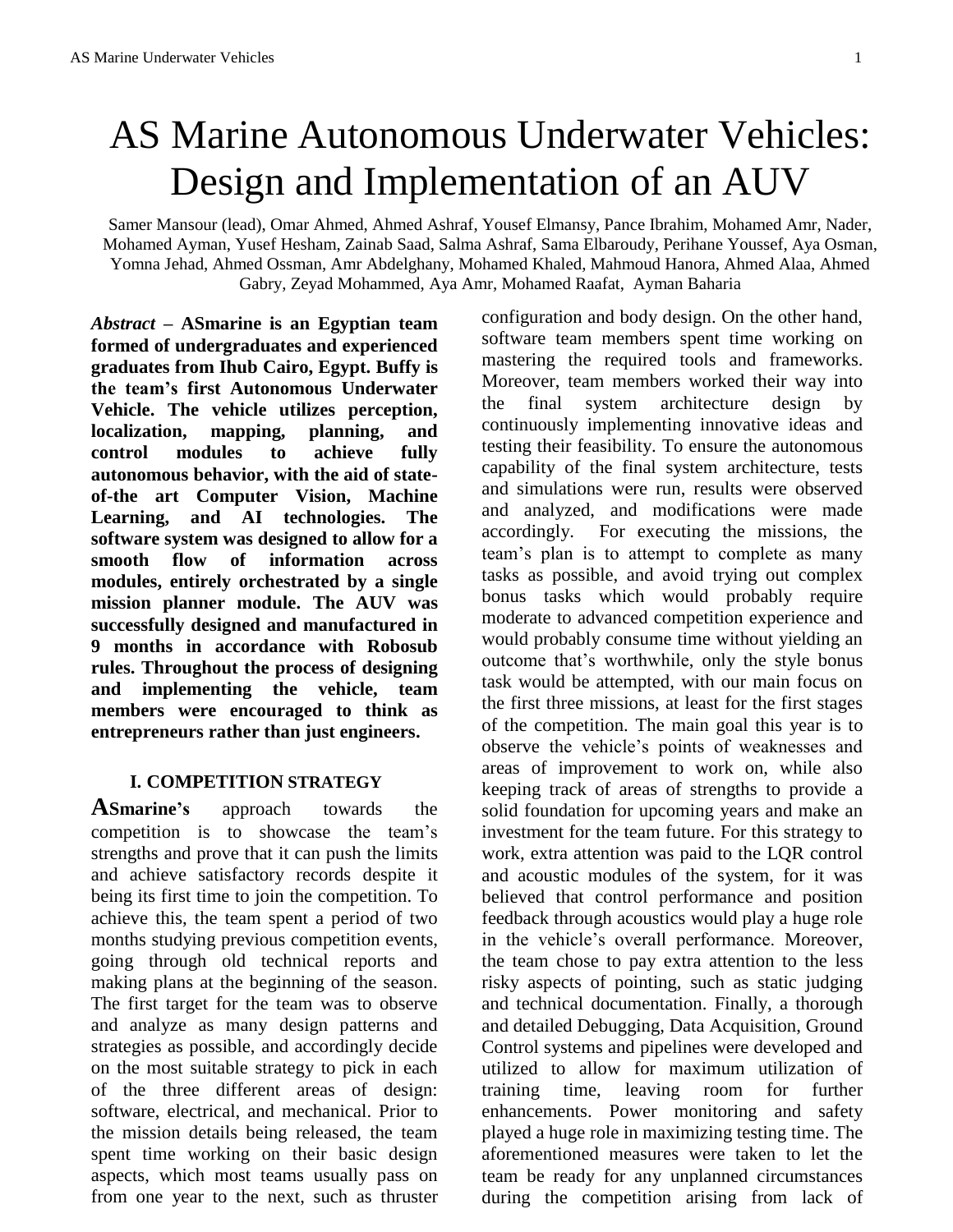experience.

## **II. DESIGN STRATEGY**

**Despite** this AUV being the first of its kind for this team, it is a team of engineers nonetheless, many of which are well-seasoned in the field of robot design. The team takes pride in the vehicle's design, in all its aspects: software, electrical, and mechanical.

## *A. Mechanical*

 The physical design of the vehicle began as a sketch on paper and evolved to a complete design using SolidWorks. The goal was to create a vehicle that could be easily expanded, modified or upgraded. The final rendering of the vehicle is shown in Fig 1. With the design and drawings completed, some parts of the vehicle were built in the manufacturing as shown in Fig 2, using a computer numerical control (CNC).

The team's experience served as a solid foundation for Buffy's design. The design process focused on making the sub rigid, relatively compact and ergonomic while at the same time facing the new challenges imposed by the change in vehicle size as compared to an ROV's weight and volume. The vehicle was built from scratch; and the team had to rely on relatively cheap but efficient technologies to manufacture the vehicle components since financial supplies were scarce and limited. AS Marine engineers turned the harsh conditions into an opportunity to learn how to work under pressure and achieve the best possible outcome. The design strategy was based on a sequence of decision-making meetings, each of which contributed to the final form of the vehicle and helped overcome both logistic and technical problems.

The vehicle form was primarily based on a tradeoff between size and weight, the electrical system demands space, but a larger volume would create a higher buoyant force, and the sub would need to counteract the effect by either increasing the thruster effort which would drain the battery faster, or increasing the sub weight which might lead to disqualification. Such decision required a variety of conceptual designs and sketches till

the final form was approved. The final form (fig.1) suggested the presence of a central hull with four inlets (one from the back, two from the sides and one from above) to easily access the vehicle electronics without the need to pull the electric kit out of the vehicle. In case pulling the kit out was necessary to handle some serious issue, a mechanical release mechanism for the hull end caps would facilitate the process. The central hull inner diameter (190 mm) was picked to satisfy the electric kit volumetric needs while at the same time maintain an acceptable buoyant force. The next step in the process was the frame design, our previous ROV frame designs were compact and small, and the weight was very little compared to a fully functioning AUV, hence there were no strict constraints on frame material which was mostly acrylic or HDPE, an AUV imposed a technical challenge since it weight was significantly larger and the frame links would certainly buckle under static loads, get damaged due to fatigue introduced by the dynamic thrust force cycles, or break under shock loads during loading and unloading. There was an obvious tradeoff between material cost and rigidity; a problem that was solved by introducing the "sandwich" idea, each link is composed of a 4mm HDPE layer sandwiched between two 2mm Aluminum 6061 layers, thus combining the rigidity of aluminum and the ductility of HDPE, while-simultaneously- reducing the overall cost and vehicle weight.



## **Fig. 1: AUV Final design featuring a rigid "sandwich" frame and hull inlets**

The vehicle sealing strategy was studied and the engineers found it best to rely on mechanical sealing. For this purpose, parker static O-Rings [1] were used instead of chemical sealing as the engineering standard assures a functioning sealing till 1000m beneath water surface without leaving any weak or exposed points. Two O-Rings were installed in sequence in each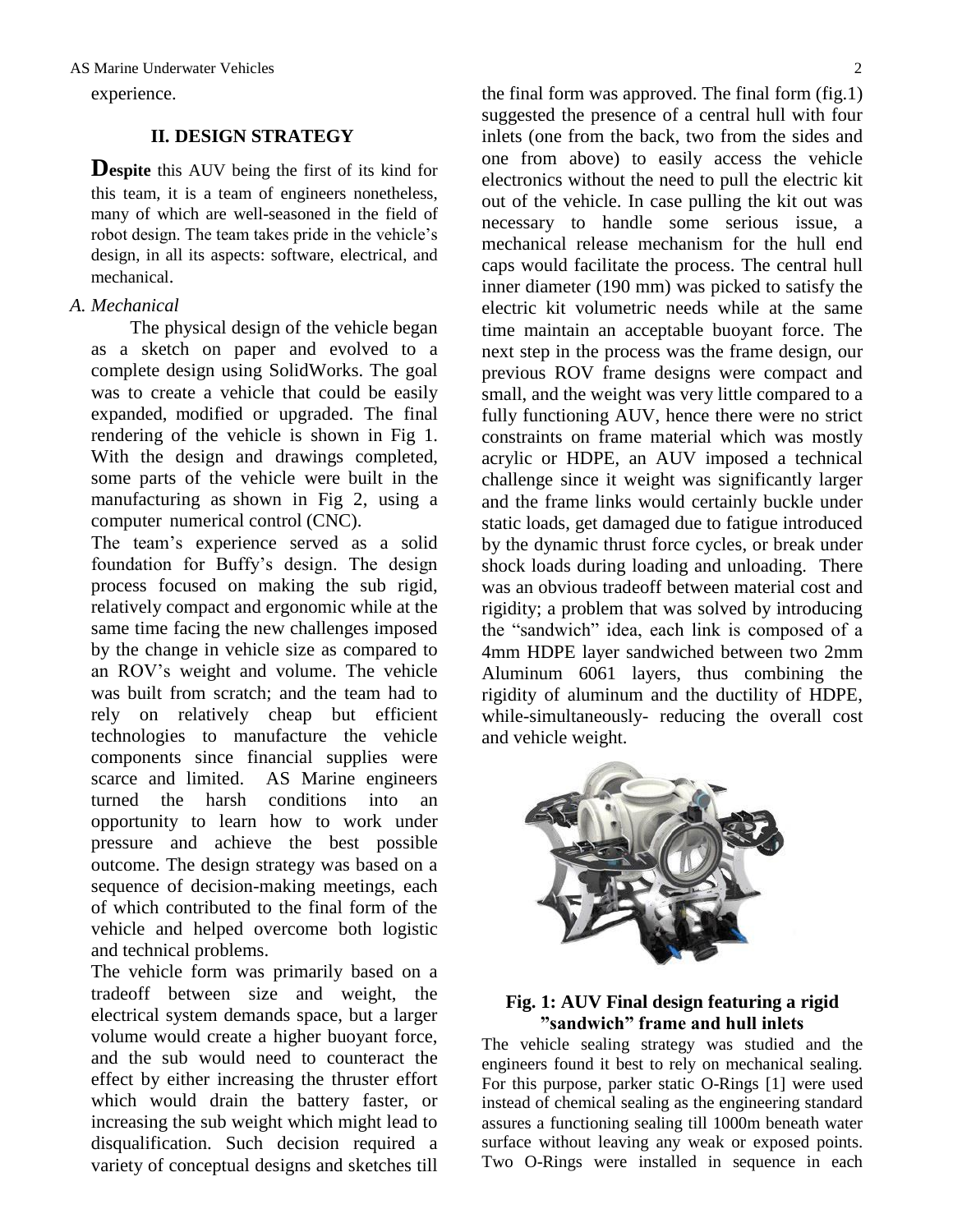#### AS Marine Underwater Vehicles 3

location to reduce the probability of leakage due to O-Ring deformation and external pressure changes. Mechanical design considerations were all considered. ASmarine engineers validated their designs through multiple stress analysis simulations including static, impact and fatigue simulations. The mechanical team members spared no effort in CFD analysis of the vehicle, carefully analyzing the forces of drag and lift and their effects on vehicle motion and thruster effort, and thus the vehicle thrusters were properly sized to obtain reasonable vehicle speeds up to 0.8 m/s. Finally, safety was addressed by removing all sharp edges, shrouding the vehicle thrusters and sticking safety labels on both the vehicle and the workshop walls.

#### *B. Electrical*

 Buffy features a highly modular electrical system (fig.2); this helps increase reliability and ease of system integration, while at the same time reduces troubleshooting and testing times. Each module was carefully designed, simulated, prototyped, tested and installed by the electrical sub-team members. Despite the team's little experience, the members managed to follow a very systematic system design approach, which yielded high quality custom-made boards and helped members enhance their technical and self-learning skills. The vehicle designers' top priority this year was safety and power monitoring, as unfortunate incidents are almost inevitable for an inexperienced team. The rest of the designers' focus was directed towards the hydrophone signal processing board which was entirely built up from scratch using offthe-shelf basic electronic components and a Tiva C board as well as the actuator controller, manipulation kit controller and data acquisition boards. Structural integrity and efficient wiring mark the vehicle's electrical system. All wire lengths were chosen with optimization in mind, and special tracks were included in the electric kit to allow for wire routing in an organized fashion to ensure wire relief and avoid the unpleasant "macaroni" wiring. This was achieved through a very detailed and thorough CAD modeling process of the electric kit, which included every detail and every wire in the kit.

The boards can be accessed easily as the entire kit can be pulled out via a user-friendly mechanical release mechanism. Furthermore, troubleshooting is made easy through indicator LEDs and feedback communication protocols with the Jetson TX2 main board.



**Fig. 2: rendered image for the electric kit**

The power module was designed to ensure safety and a smooth power flow. The module comprises a soft start mechanism to prevent electrical sparks while starting the vehicle. Several safety aspects were considered in the design of the module. Both component built-in and external safety features are incorporated in the system. The battery has a built in BMS that manages cell balancing and offers over-voltage, over-current and over-heating protection. The battery is also equipped with a 35 A fuse to offer extra-protection against persistent high loading conditions. Additionally, a 20 A fuse was also added to each thruster's power line. The power module also comprises a current sensor attached to a custom-made monitoring board that computes the voltage, current and state of charge data and feeds them to the main Jetson TX2 board. The hydrophone signal processing board represented a real challenge, as the signal is very susceptible to noise and requires a very high sampling rate to be adequately analyzed. The custom-made board comprises a very efficient preamplifier, followed by a 4-stage band pass filter. A Tiva C board is being used to analyze the signal using FFT algorithm to compute the phase difference between hydrophones and deduce the bearing and heading. PCB design considerations were applied strictly to prevent EMI. The board was further shielded using an aluminum foil cover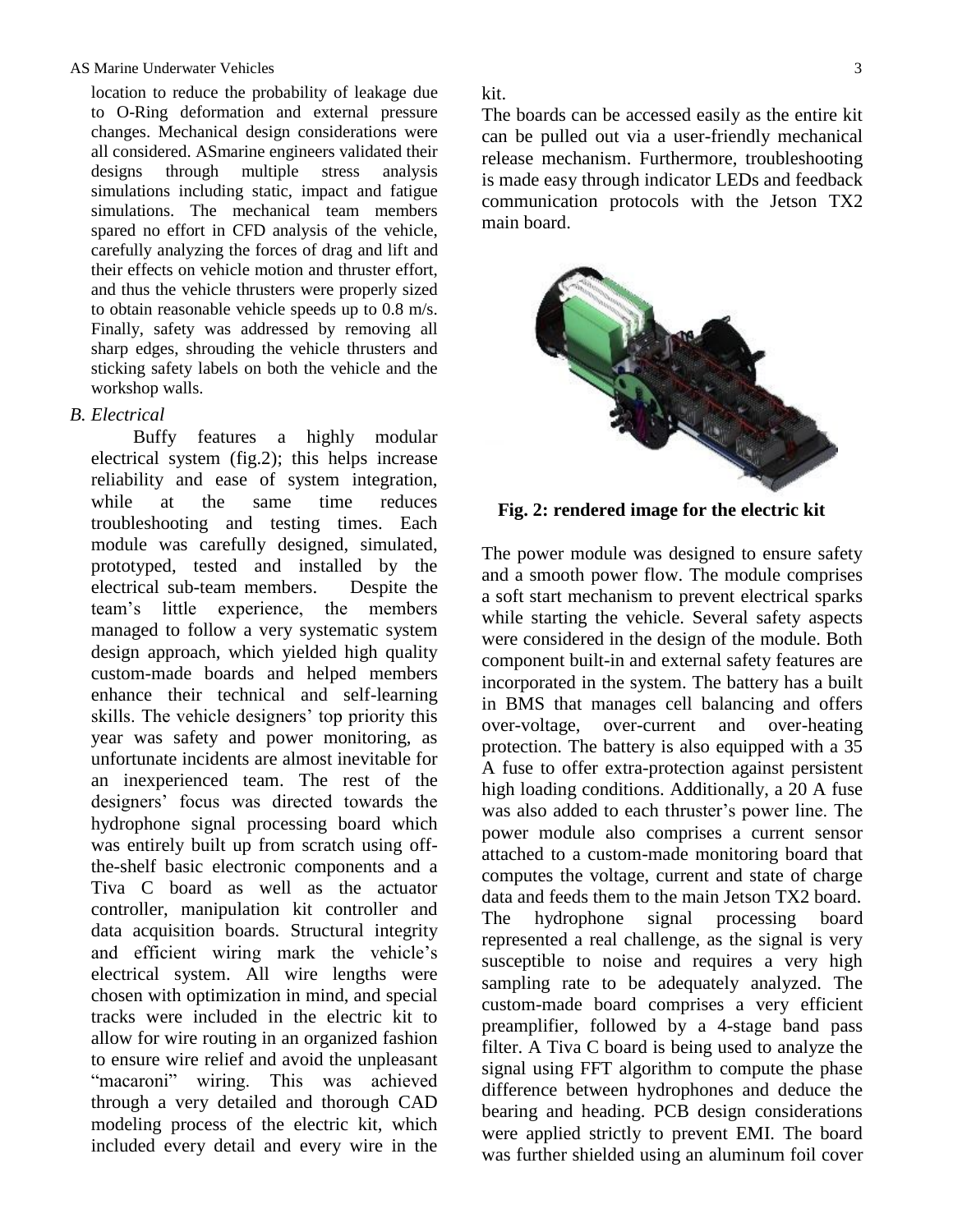#### AS Marine Underwater Vehicles 4

to reduce signal susceptibility to noise.

As the vehicle manufacturing process was significantly hindered by logistic delays, we managed to work around this complexity by developing our own sealed test rig for testing and troubleshooting purposes. This helped the members enhance their hands-on skills as well as verify-and even-improve their designs. The test rig was equipped with sealed cables that were wired to a surface station that 4included voltage and current monitors as well as RS485 communication channels.

#### *C. Vehicle Dynamics*

 System dynamics were studied thoroughly, and a comparison was made between different controllers. The team saw it fit to use a MIMO controller instead of conventional SISO controllers like PID, since the vehicle dynamics are highly coupled and non-linear, making the control of several vehicle states simultaneously using multiple SISO controllers a very tiresome task. The optimal control theory offers a very practical solution to this case. This solution is the LQR controller, which the team engineers decided to develop and use to simultaneously control the linear and angular speeds of the vehicle as well as the depth [2]. All physical parameters related to the vehicle mass properties and geometry as well as acting hydrostatic/hydrodynamic forces and the control action produced by a particular thruster configuration were extracted using CAD models, CFD (fig.3) and finite element analysis tools. This data was fed to the nonlinear state space dynamic model which was developed from scratch using MATLAB/SIMULINK. The simulation results showed an accurate convergence to the desired set points and acceptable response times.



**Fig. 3: CFD analysis of the vehicle using Ansys workbench** 

The LQR controller key matrices (state matrix and input matrix) were deduced by linearizing the model and used to compute the required gains for thruster actuation to stabilize and control the vehicle smoothly and accurately (fig.4). The controller runs via a python script, receives feedback from the sensor fusion and localization modules and sends the required thrust values to the actuation controller board which interprets thrust in terms of PWM values and feeds the PWM signals to the electronic speed controllers (ESC).



**Fig. 4: LQR control diagram**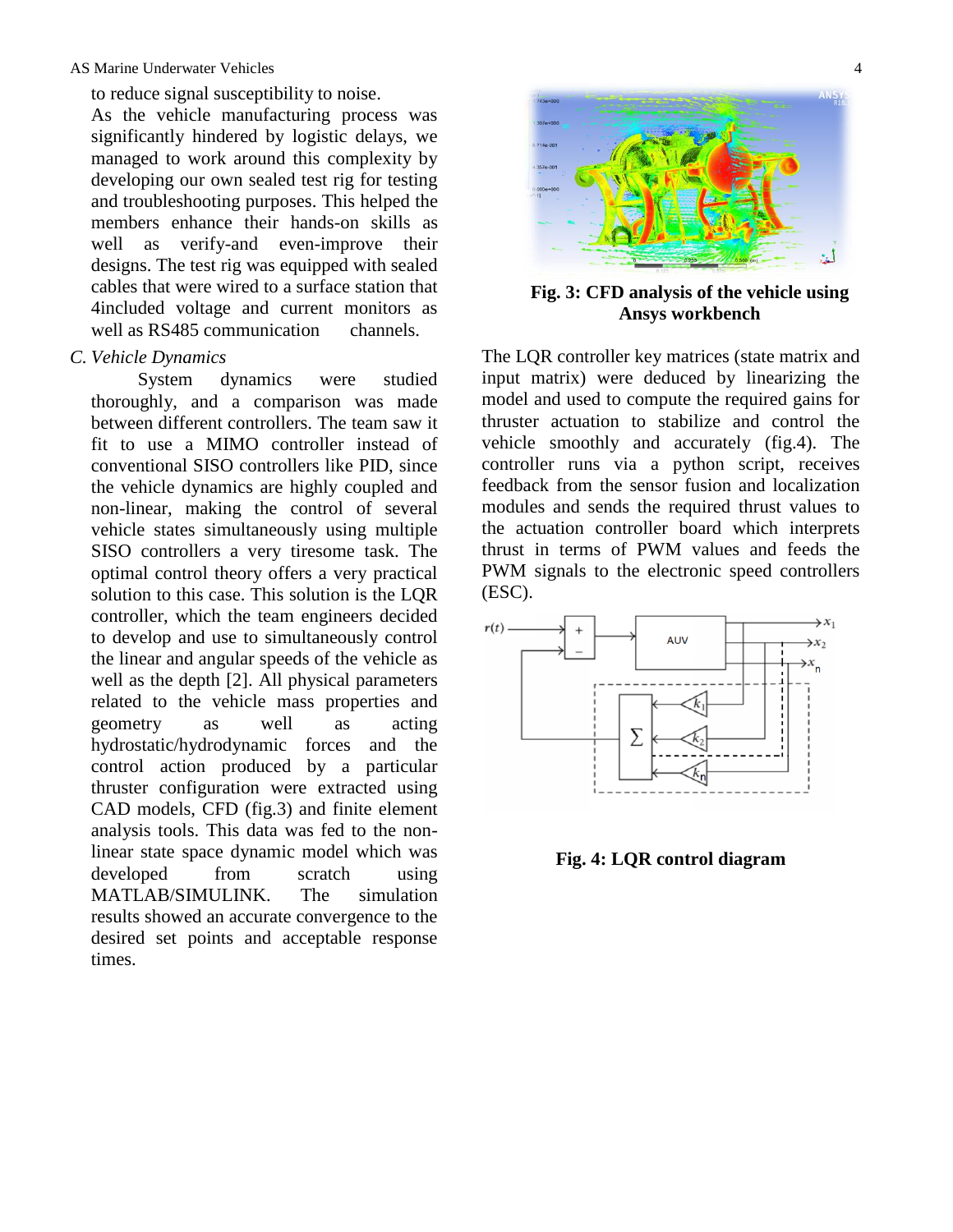#### *D. Software*

 The software architecture was developed in a most detailed and organized fashion, to meet the task requirements and provide a reliable platform that would form a solid base for future enhancements in upcoming years, Software ROS Architecture was designed to best utilize all components, while maintaining design modularity and upgradability. The system cleverly has a place for every component, with a well-defined job description and list of responsibilities for each module. For the vehicle to be able perform autonomous navigation, local information from its sensors have to be transformed into global information. To achieve that task, SLAM was used to better enhance our vehicle localization.

Data flow starts at the perception module, which reads feed from a ZED camera and two monocular cameras at the bottom of the vehicle, to provide a full view of the mission scene. The frames go through an object detection module, which includes all the Computer Vision algorithms for many different scenarios and objects of interest. Our state of the art computer vision module includes both conventional and machine learning vision algorithms, maximizing the visual system's efficiency and working around hardware limitations. In addition to visual perception, extra hardware was used to obtain further data including a ping sonar to better enhance the vehicle's depth estimation for objects and overcome visual deficiencies. Another set of hardware utilizing two IMU's fused together using EKF is also used to obtain orientation and acceleration feedbacks.

The team possesses no DVL device due to financial difficulties. However, the team managed to develop an innovative alternative. By fusing the data coming from the IMU hardware set with the position data coming from the hydrophone module, it was feasible to obtain a relatively accurate vehicle velocity estimation required for the LQR control algorithm to operate. This was a breakthrough in the vehicle's performance since IMU's alone will always drift

due to noise and hydrophone data is obtained after relatively long pinger idle time intervals, each of which not capable of providing sufficient odometry information, a problem that was solved via fusion. The data coming from the perception module, the hydrophone-IMU odometry module and the sonar module are all fed to a state of the art SLAM module.

A Mission Planner module instructs the vehicle on how to handle the tasks according to the current state of the mission planner state machine. Finally the vehicle path is fed to the LQR controller.

## **III. EXPERIMENTAL RESULTS**

**The** team was founded in October. The literature review period started and lasted for almost 2 months. The vehicle design process started around December and ended in March. The system manufacturing followed and was met by countless logistic troubles that the team managed to cross. Most logistic troubles were related to the mechanical team, which would've endangered other teams since no physical system was available to test the electric and software modules, but the team managed to work around this complexity by implementing hardware test rigs. That left almost a month for vehicle deployment and training. But thanks to the team's systematic design strategy, it didn't take much time to tune the vehicle parameters, since the real results were very close to computer simulations, the LQR control module took zero time to tune, the cameras however required some calibration adjustments to work efficiently underwater [3][4], since image distortion highly affected depth estimation, but the error was resolved after some adjustments. The mechanical design was both rigid and ductile, and the links could handle the dynamic stresses induced by thruster loads. The electric kit worked fine with no problems, since extensive testing was already carried out during the manufacturing period. ASmarine keeps testing its vehicle daily till the competition time. The manipulation mechanisms are continuously improved to eliminate any mechanical limitations.

#### **IV. ACKNOWLEDGEMENTS**

<sup>4</sup> **The** authors wish to acknowledge the support of ASRT (Academy of Scientific Research & Technology in Egypt) for their endorsement of this research.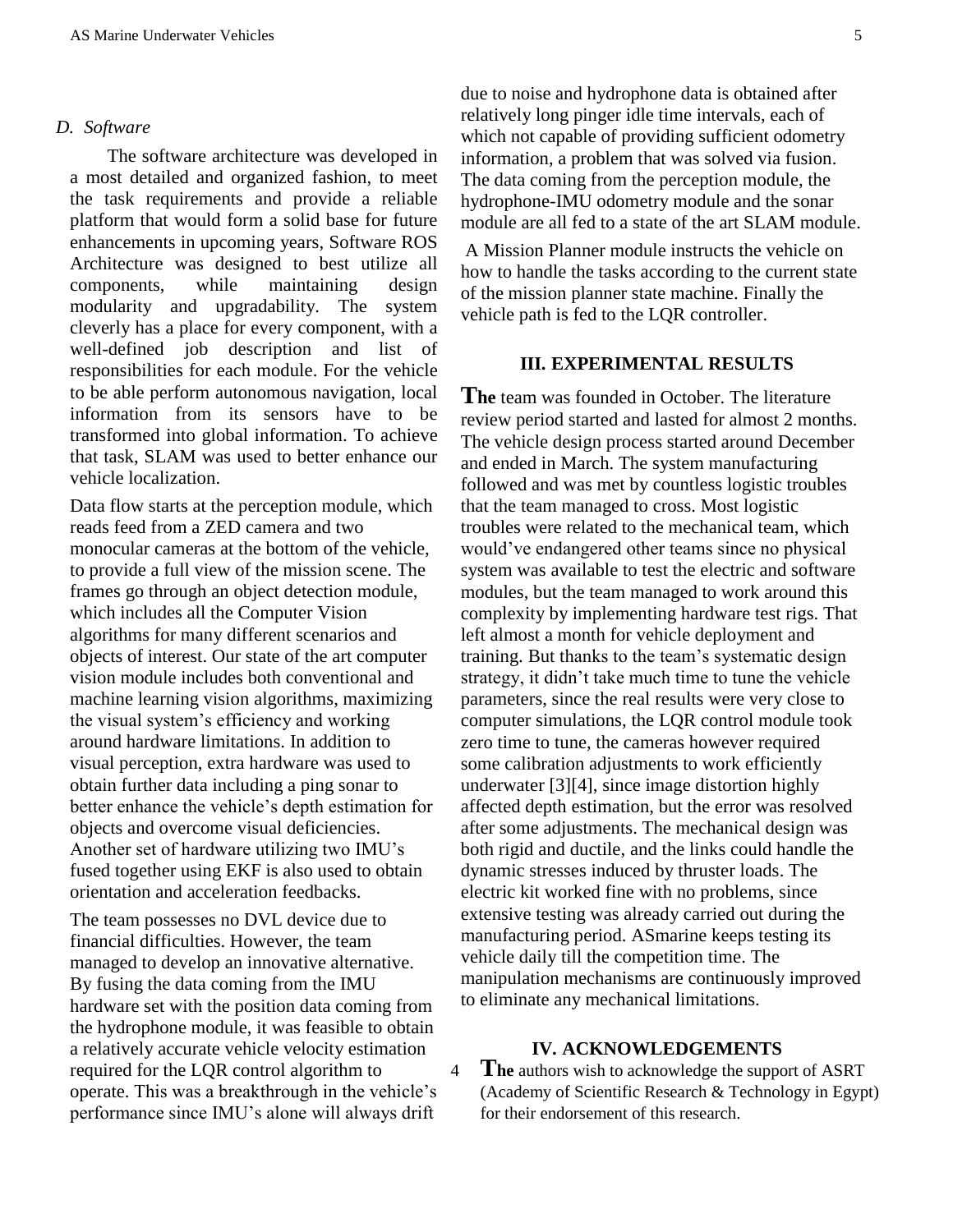## **I. REFERENCES**

[1] Flitney, Robert K. *Seals and sealing handbook*. Elsevier, 2011.

[2] samer et al.,"Dynamic Model and Control of an Autonomos Underwater Vehicle" International Journal of Mechanical Engineering and Robotics Research (submitted)

[3] Lionel Heng, Paul Furgale, and Marc Pollefeys, Leveraging Image-based Localization for Infrastructure-based Calibration of a Multi-camera Rig, Journal of Field Robotics (JFR), 2015.

[4] Tomasz Łuczyński, Max Pfingsthorn, Andreas

Birk, The Pinax-model for accurate and efficient refraction correction of underwater cameras in flat-pane housings, Ocean Engineering, Volume 133,2017.

## **APPENDIX**

#### *A. Expectations*

| Subjective measures              |                       |                             |               |  |
|----------------------------------|-----------------------|-----------------------------|---------------|--|
|                                  | <b>Maximum Points</b> | <b>Expected Points</b>      | Points Scored |  |
| Utility of team website          | 50                    | 45                          |               |  |
| <b>Technical Merit</b>           | 150                   | 145                         |               |  |
| Written Style                    | $\overline{50}$       | 44                          |               |  |
| <b>Capability for Autonomous</b> | 100                   | 90                          |               |  |
| Behaviour (static judging)       |                       |                             |               |  |
| Creativity in System Design      | 100                   | 89                          |               |  |
| (static judging)                 |                       |                             |               |  |
| Team Uniform (static             | 10                    | 8                           |               |  |
| judging)                         |                       |                             |               |  |
| Team Video                       | 50                    | 48                          |               |  |
| Pre-Qualifying Video             | 100                   | 100                         |               |  |
| Discretionary points (static     | 40                    | $\theta$                    |               |  |
| judging)                         |                       |                             |               |  |
| Total                            | 650                   | 569                         |               |  |
|                                  |                       |                             |               |  |
|                                  |                       | <b>Performance Measures</b> |               |  |
|                                  | <b>Maximum Points</b> | <b>Expected Points</b>      | Points Scored |  |
| Weight                           | See Table 1/ Vehicle  | $-187.3$ penalty            |               |  |
| Marker/Torpedo over              | Minus 500/ marker     | 0 penalty                   |               |  |
| weight or size by $<$ 10%        |                       |                             |               |  |
| Gate: Pass Through               | 100                   | 100                         |               |  |
| Gate: Maintain fixed             | 150                   | 150                         |               |  |
| heading                          |                       |                             |               |  |
| Gate: Coin Flip                  | 300                   | $\mathbf{0}$                |               |  |
| Gate: Pass through 60%           | 200                   | $\overline{0}$              |               |  |
| section                          |                       |                             |               |  |
| Gate: Pass through 40%           | 400                   | 400                         |               |  |
| section                          |                       |                             |               |  |
| Gate: Style                      | $+100$ (8x max)       | 400                         |               |  |
| Collect Pickup: Crucifix,        | 400 / object          | $\overline{0}$              |               |  |
| Garlic                           |                       |                             |               |  |
| Follow the "path"                | $100/$ segment        | 200                         |               |  |
| Slay Vampires: Any, Called       | 300,600               | 300                         |               |  |
| Drop Garlic: Open, Closed        | 700, 1000/marker      | 700                         |               |  |
|                                  | $(2+pickup)$          |                             |               |  |
| Drop Garlic: Move Arm            | 400                   | $\boldsymbol{0}$            |               |  |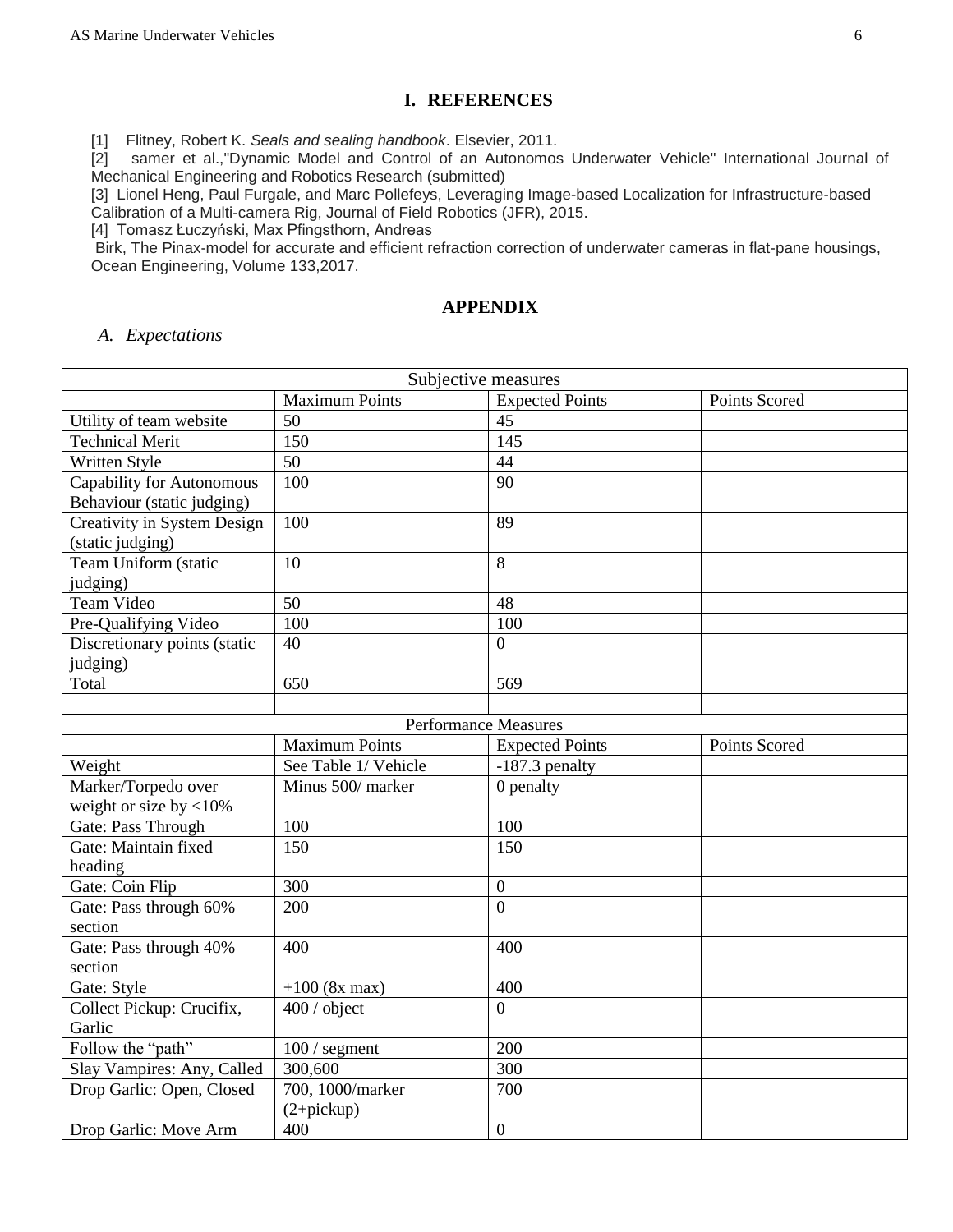| Stake through heart: Open          | 800,1000,1200 / torpedo      | 800            |  |
|------------------------------------|------------------------------|----------------|--|
| Oval, Cover Oval, Sm Heart         | (max 2)                      |                |  |
| Stake through heart: Move          | 400                          | 400            |  |
| Lever                              |                              |                |  |
| Stake through heart: Bonus         | 500                          | $\theta$       |  |
| - Cover Oval, Sm Heart             |                              |                |  |
| <b>Expose to Sunlight: Surface</b> | 1000                         | 1000           |  |
| in Area                            |                              |                |  |
| <b>Expose to Sunlight: Surface</b> | $400/$ object                | $\theta$       |  |
| with Object                        |                              |                |  |
| <b>Expose to Sunlight: Open</b>    | 400                          | $\theta$       |  |
| coffin                             |                              |                |  |
| <b>Expose to Sunlight: Drop</b>    | 200 / object (crucifix only) | $\Omega$       |  |
| Pickup                             |                              |                |  |
| Random Pinger first task           | 500                          | 500            |  |
| Random Pinger second task          | 1500                         | $\Omega$       |  |
| Inter-Vehicle                      | 1000                         | $\overline{0}$ |  |
| Communication                      |                              |                |  |
| Finish the mission with T          | Tx100                        | $\theta$       |  |
| minutes (Whole $+$                 |                              |                |  |
| fractional)                        |                              |                |  |

# *B. Component Specifications*

| Component                | Vendor                   | Model/Type                                            | <b>Specs</b>                  | Cost (if<br>new) |
|--------------------------|--------------------------|-------------------------------------------------------|-------------------------------|------------------|
| Buoyancy control         | n/a                      | n/a                                                   | n/a                           | n/a              |
| frame                    | El radwan                | Aluminum laser<br>cut                                 | commercial                    | 117.5\$          |
| Waterproof housing       | In-house<br>manufactured | Conventional<br>machining                             | Custom                        | 295\$            |
| Waterproof<br>connectors | <b>Bluerobotics</b>      | M <sub>10</sub> cable<br>penetrator for<br>10mm wires | Dry connectors                | 150\$            |
| thrusters                | <b>Bluerobotics</b>      | T200                                                  | <b>Brushless</b><br>thrusters | 169\$            |
| Motor control            | <b>Bluerobotics</b>      | <b>Basic ESC</b>                                      | Speed control                 | 200\$            |
| High level control       | ASmarine                 | Optimal control                                       | <b>LQR</b>                    | n/a              |
| actuators                | Future<br>electronics    | Servo motors                                          | Position control              | 50\$             |
| propellers               | n/a                      | n/a                                                   | n/a                           | n/a              |
| battery                  | OSN power                | 13S6P battery                                         | Lithium ion                   | 488\$            |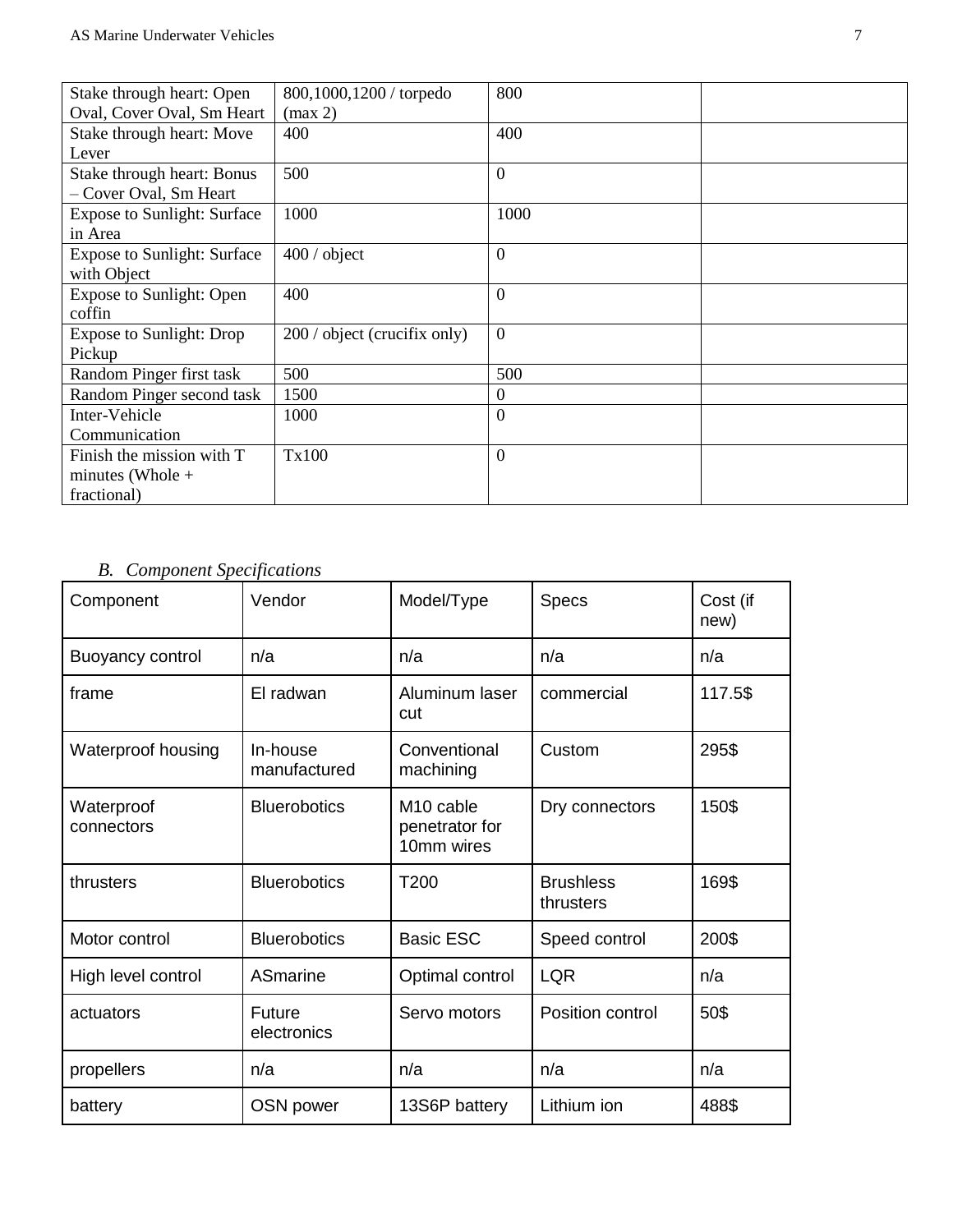| Converter                                              | szwenagoa                                    | Dc-Dc converter                                       | 48v to 12v<br>waterproof dc-dc<br>converter | 118\$               |
|--------------------------------------------------------|----------------------------------------------|-------------------------------------------------------|---------------------------------------------|---------------------|
| regulator                                              | Manufactured in-<br>house                    | n/a                                                   | custom                                      | 2\$                 |
| <b>CPU</b>                                             | <b>NVIDIA</b>                                | Jetson TX2                                            | Six 2Ghz ARM8<br>Core                       | 470.5\$             |
| Microcontrollers                                       | Arduino                                      | Arduino nano,<br>Arduino Mega                         | microcontrollers                            | \$22.00<br>,\$38.50 |
| Internal comm<br>network                               | n/a                                          | $I2C$ ,<br><b>RS-232</b><br><b>RS485</b>              | <b>Serial</b>                               | free                |
| External comm<br>interface                             | <b>Bluerobotics</b>                          | M <sub>10</sub> cable<br>penetrator for<br>10mm wires | Dry connectors                              | 150\$               |
| Programming<br>language 1<br>Programming<br>language 1 | <b>Python Software</b><br>Foundation         | Python                                                | interpreted                                 | Free                |
| Programming<br>language 2                              | WG21/FSF                                     | $C++$                                                 | compiled                                    | Free                |
| compass                                                | n/a                                          | Inside each IMU                                       | n/a                                         | n/a                 |
| <b>Inertial Measurement</b><br>Unit (IMU)              | Adafruit                                     | <b>BNO055</b>                                         | 12C<br>communication                        | \$34.95             |
| Inertial measurement<br>unit (IMU)                     | PX4                                          | Pixhawk's IMU                                         | <b>USB</b><br>communication                 | \$120               |
| Doppler velocity log<br>(DVL)                          | n/a                                          | n/a                                                   | n/a                                         | n/a                 |
| camera(s)                                              | Stereolabs,<br>GoPro                         | ZED, GoPro<br>Hero 5                                  | Machine vision<br>cameras                   | sponsored           |
| hydrophones                                            | teledyne                                     | AS <sub>1</sub>                                       | Acoustic receivers                          | 1200\$              |
| manipulators                                           | In-house<br>manufacturing                    | Laser cut                                             | Gripper                                     | 30\$                |
| Algorithms: vision                                     | <b>Transfer learning</b><br>using tensorflow | Mobilenet<br>+SSD                                     | vision                                      | free                |
| Algorithms: acoustics                                  | Implemented by                               | <b>FFT</b>                                            | Discrete fourier                            | free                |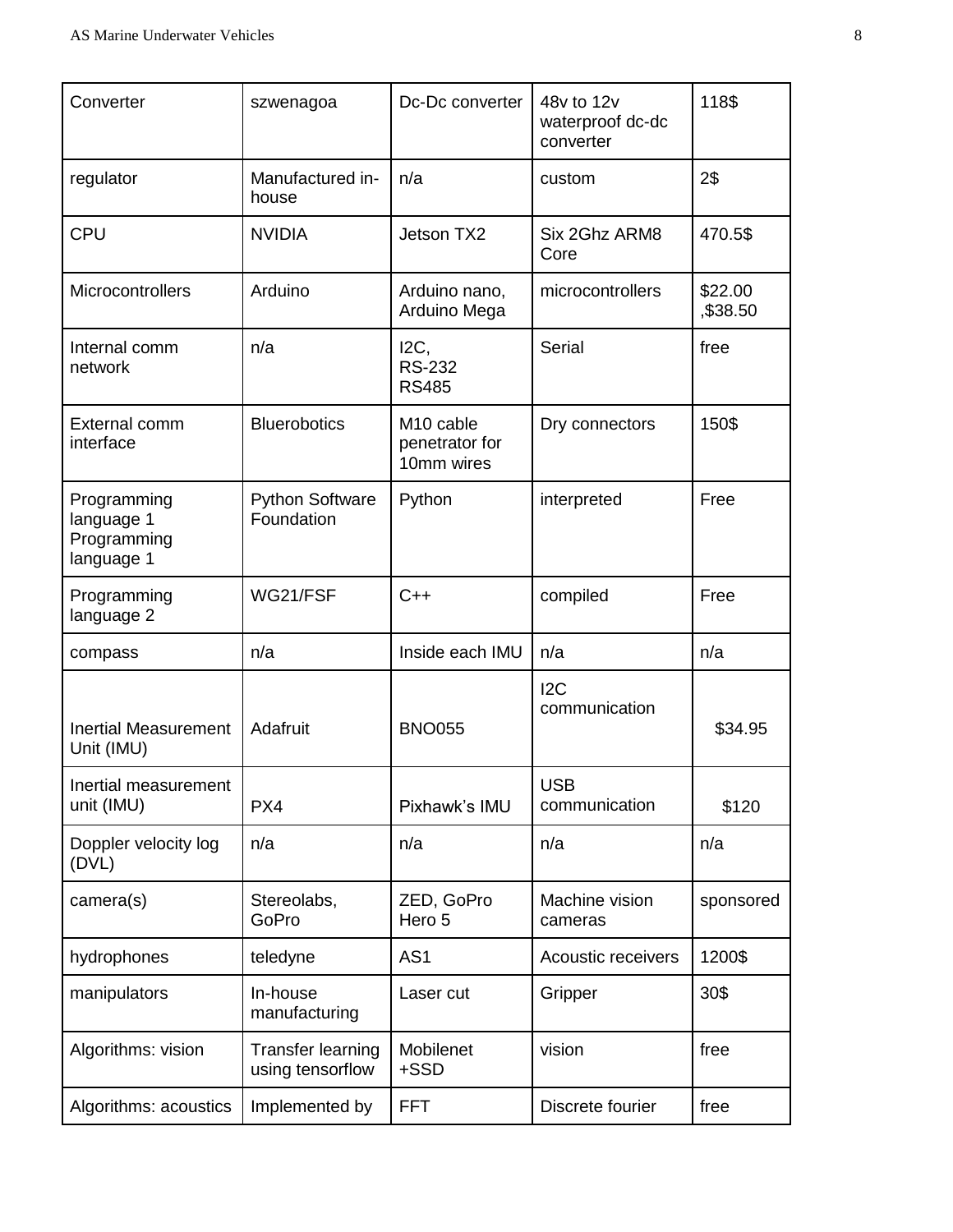|                                            | members                                   |               | transform                       |                 |
|--------------------------------------------|-------------------------------------------|---------------|---------------------------------|-----------------|
| Algorithms:<br>localization and<br>mapping | Robot Lab-<br>Université de<br>Sherbrooke | RTAB-Map      | lidar and visual<br><b>SLAM</b> | open-<br>source |
| Algorithms:<br>autonomy                    | Implemented by<br>members                 | State machine | State machine                   | n/a             |
| Open Source<br>Software                    | <b>ROS-Industrial</b>                     | <b>ROS</b>    | Autonomous                      | free            |
| <b>Team Size (Number</b><br>of People)     |                                           | 26            |                                 |                 |
| Hardware/Software<br>expertise ratio       |                                           | 12:7          |                                 |                 |
| Testing<br>time:simulation                 |                                           | 20            |                                 |                 |
| Testing time: in-water                     |                                           | 100           |                                 |                 |

# *C. Outreach activities*

Media Outreach: As a technical team, we believe that we have a responsibility is to add value and purpose, so ASmarine participates in many events such as Makerfaire, YLF (youth leadership foundation) and Traverse to share our ideas and passion towards what we do. Social media platforms are used to promote our team and stay updated with the latest trends (fig.5).



**Fig. 5: ASmarine's participation in the Egyptian makerfaire'19 to teach youngsters the value of underwater vehicles and display our team's vehicles for illustration**

Corporate Social Responsibility: Because of our commitment to both our community and our work environment, corporate social responsibility (CSR) plays a fundamental role in our operations at